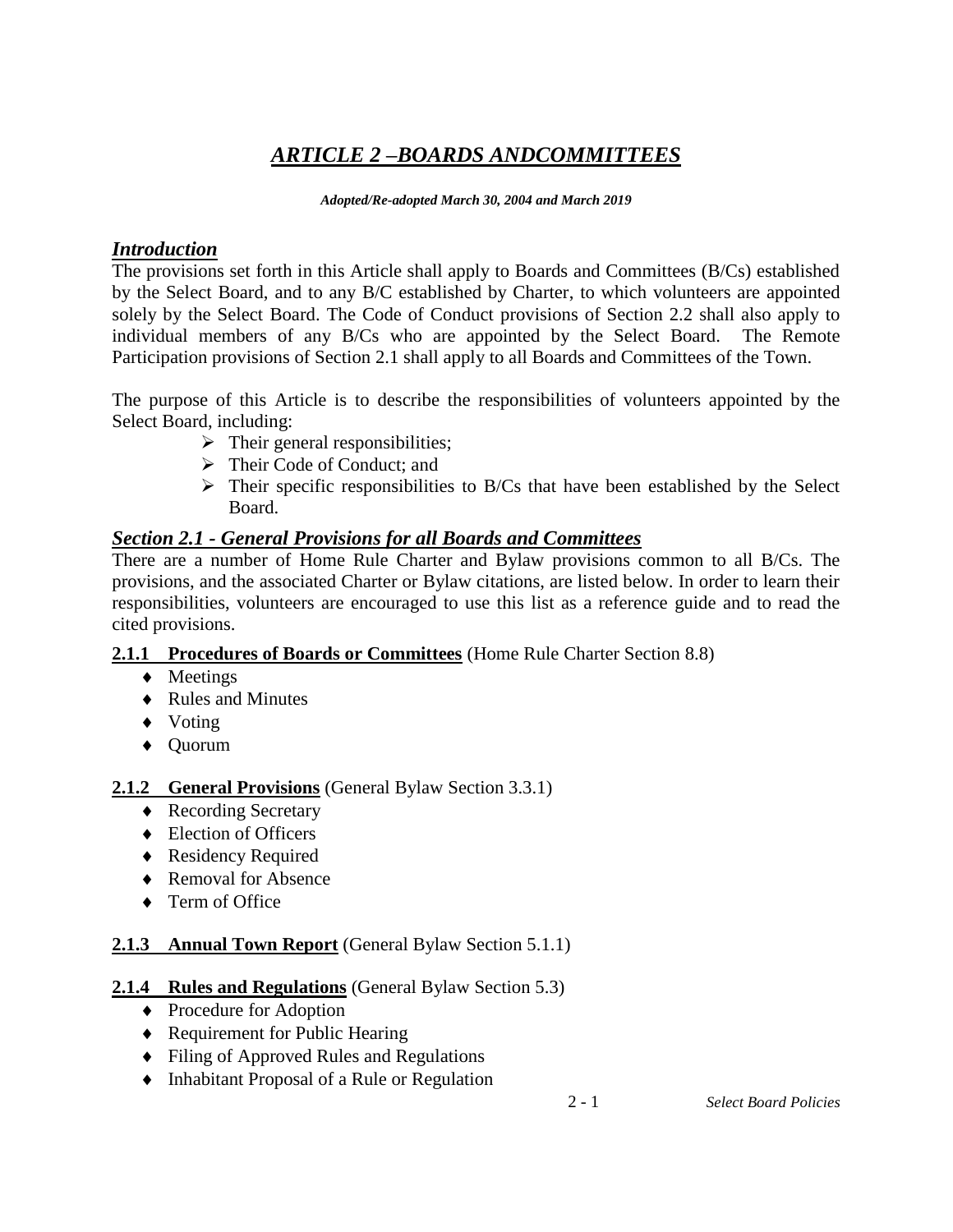Notification to Inhabitant of Non-Adoption

#### **2.1.5 Remote Participation**

All appointed and elected Boards and Committees are hereby authorized to allow Remote Participation of their members in any duly posted public meeting, subject to the requirements of The Massachusetts *Open Meeting Law, M.G.L*. c.30A, §20(d), the regulations set forth in 940 CMR 29.10, and the Additional Regulations set forth below.

Additional Regulations:

(1) Remote participation is limited to members of the Board or Committee, and is not available to the general public;

(2) A member of a Board or Committee requesting remote participation must notify the Chair or acting Chair in writing and in advance of the meeting, stating the reasons for the request;

(3) The remote audio must be clearly heard in the public meeting space by all participants. If the Chair or acting Chair determines that visual inspection of objects or documents to be presented at the meeting will be required, remote participation authorization may be withheld or withdrawn;

(4) The Chair or acting Chair shall announce the presence of any remote participants at the start of the meeting;

(5) If technical difficulties arise and persist during a meeting, the remote participant shall be declared to have left the meeting, and the Chair or Acting Chair may decide to continue with the Agenda;

(6) A quorum of the Board or Committee, including the Chair or Acting Chair, shall be physically present at the meeting location, as required by *M.G.L*[. c.30A, §20\(d\);](http://www.mass.gov/ago/government-resources/open-meeting-law/open-meeting-law-mgl-c-30a-18-25.html)

(7) All votes must be by roll call if there is a remote participant in the meeting;

(8) All handouts or presentations that are considered public records must be made available to remote participants in advance. If used during the meeting, such documents shall be part of the official record of the meeting, and shall be listed in the meeting minutes and retained in accordance with *M.G.L*[. c.30A, §22](http://www.mass.gov/ago/government-resources/open-meeting-law/open-meeting-law-mgl-c-30a-18-25.html)

(9) A member participating remotely may participate in an executive session, but shall state at the start of any such session that no other person is present or able to hear the discussion at the remote location, unless the presence of that person is approved by a simple majority vote of the public body;

(10) Any costs associated with remote participation shall be borne entirely by the remote participant.

*Adopted 12-13-94, Revised 1-2-96, Revised March 30, 2004, Revised November 5, 2013, Revised August 12, 2014, Revised March 2019*

2 - 2 *Select Board Policies*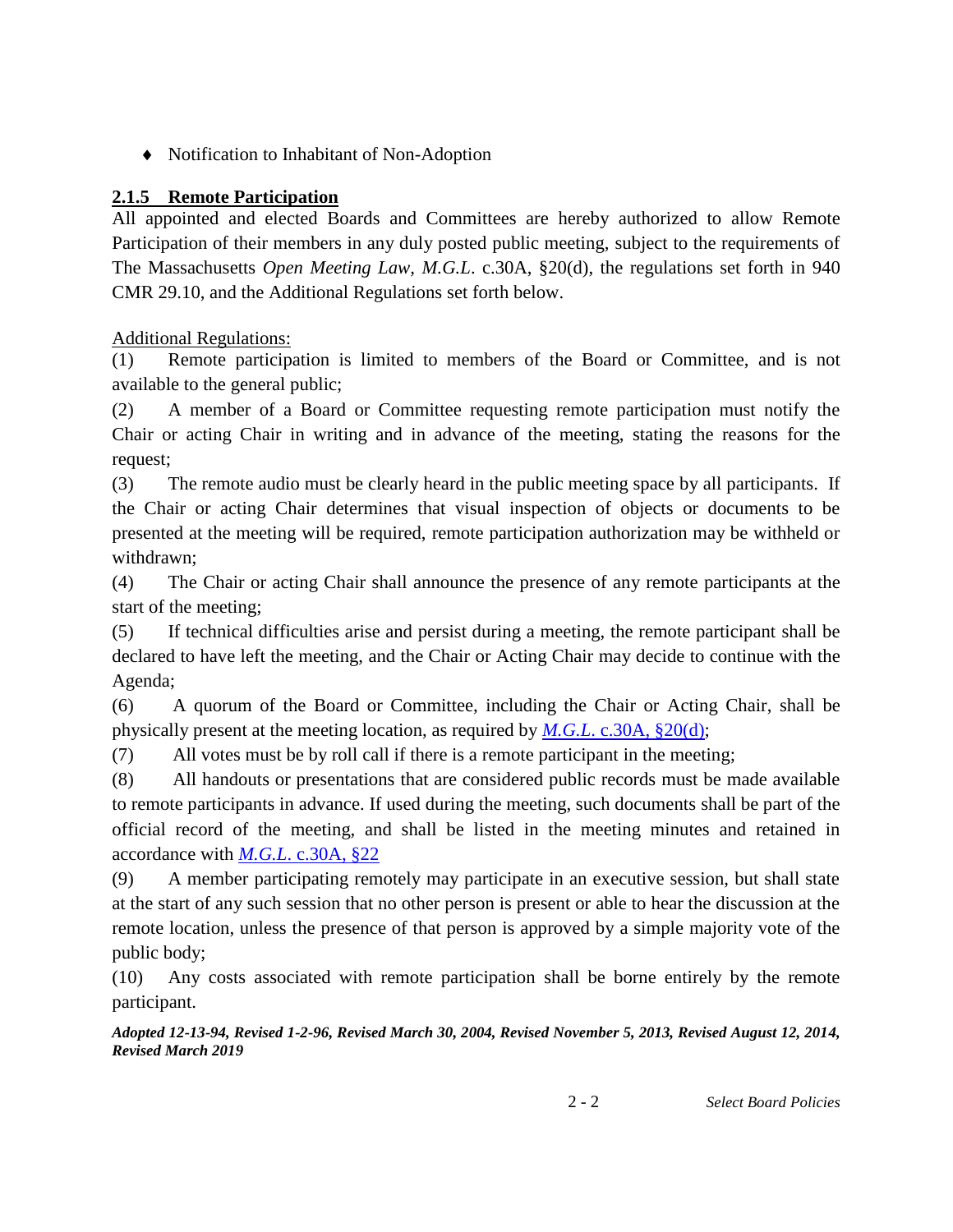# *Section 2.2 - Code of Conduct*

Each member of the Select Board, as well as every B/C member appointed by the Select Board, is expected to comply with the following Code of Conduct.

### **2.2.1 Responsibilities**

- A member's function is to follow the mission statement of the B/C.
- A member is one of a team and, without restricting any rights of free expression, each member should abide by all decisions of the B/C once they are made.
- A member should be well informed concerning the duties and responsibilities of the B/C.
- A member shall perform all actions specified by the Reading Home Rule Charter, Town Bylaws, or B/C policy.
- The role of a member is to engage in unselfish service to the community.

### **2.2.2 Laws and Regulations Governing Action**

 A member shall abide by the ethics guidelines established by the State, including all applicable state statutes, the Reading Home Rule Charter, Town Bylaw requirements, and all applicable policies established by the Select Board,

### **2.2.3 Decision Making**

- Members should request assistance from Town staff or consultants only through the staff person assigned to the B/C**.** If no staff person is assigned, the member should consult the Town Manager. Any request for assistance must copy the Town Manager. The request should not be onerous and the staff member has the right to defer action to the Town Manager. It should be made clear staff are not managed by or report to the Select Board.
- A member should not make statements or promises about future votes on matters that will come before the B/C until there has been an opportunity to hear the merits of the issue during a public meeting of the B/C.
- A member should make decisions only after the relevant facts on a question have been presented and discussed in a public meeting.
- A member should refrain from communicating the position of the B/C (as opposed to the member's personal position) to reporters or state officials unless the full B/C has previously agreed on both the position and the language of the relevant communication.

### **2.2.4 Treatment of Public, Staff, and Other Members**

- B/C members, all applicants who come before the B/C and all staff and consultants working with the B/C are entitled to be treated with respect, despite differences of opinion.
- Appointed B/C members who do not attend B/C meetings on a regular basis should consider resignation.

### **2.2.5 Enforcement**

If a B/C member's conduct is inconsistent with this Code of Conduct, the Select Board may determine whether action needs to be taken. Action may include:

 A discussion with the Chair of the B/C and the Select Board liaison(s) to try to address the conduct;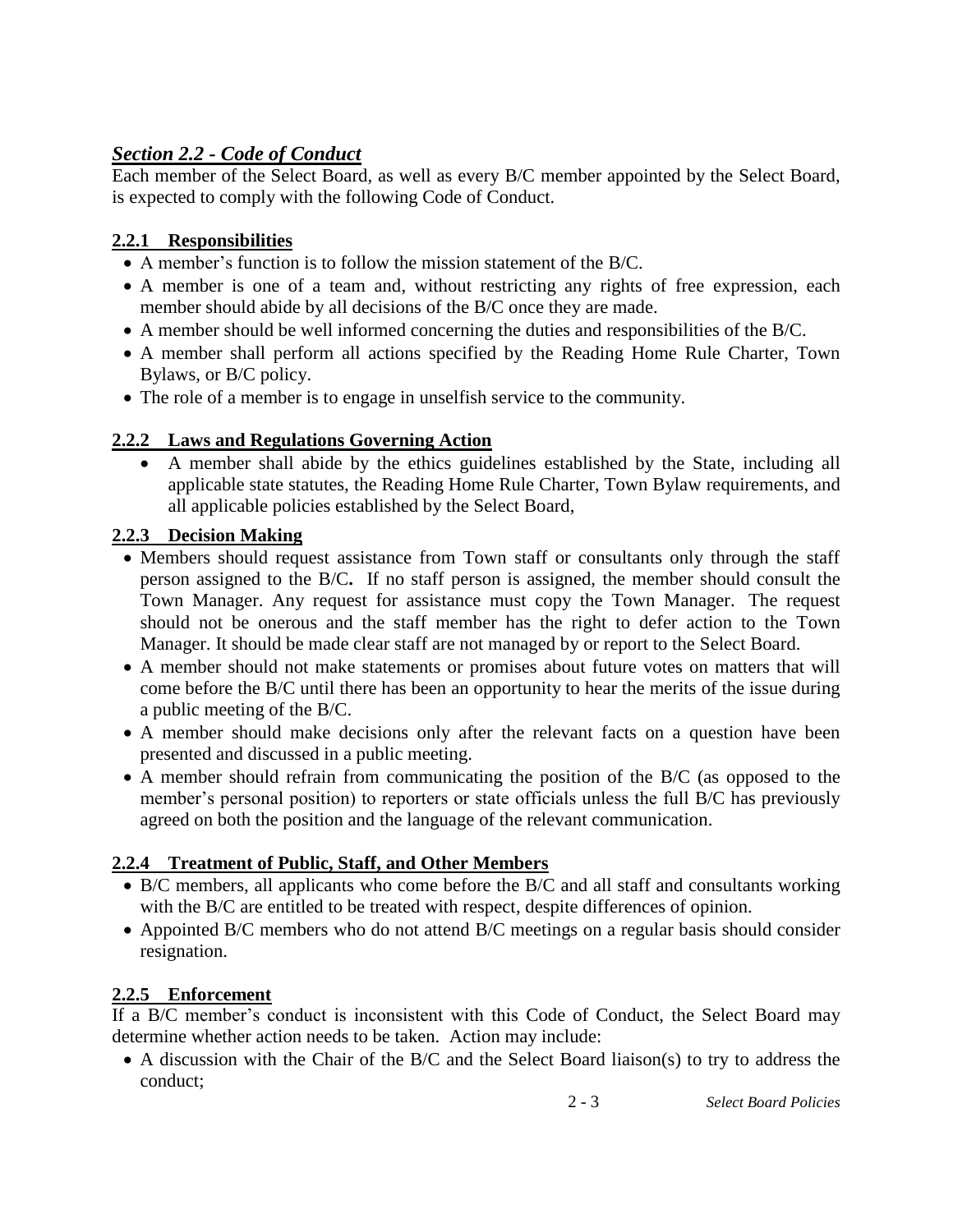- Consideration by the Select Board relative to reappointment when that consideration comes before the Select Board;
- Removal of the B/C member from office by the Select Board, pursuant to Sec. 8.12 of the Home Rule Charter.

If a Select Board member's conduct is inconsistent with this code of conduct, the Chair of the Select Board will discuss the conduct with the member. If the member continues with the conduct in question, the Select Board may reproach the member.

#### *Adopted by the Select Board 6/9/09; Revised March 2019*

#### *Section 2.3 - Boards and Committees Not Created in the General Bylaws or Charter*

Pursuant to Section 4.14 of the Home Rule Charter, the Select Board may establish and appoint or dissolve Boards or Committees not otherwise provided for in the Charter. Section 4.14 further provides that, in advance of the first meeting of each Board or Committee established by the Select Board and annually thereafter, the Select Board shall report the purpose, membership and contact information of said board or committee to the Town Clerk.

In addition to the provisions of Section 2.1 of these policies, the following provisions shall apply to all Boards and Committees, not otherwise provided for in the Charter, that are appointed by the Select Board:

- 1. The Select Board may appoint one of its own members as a liaison to the B/C. The liaison will not be a voting member of the B/C and will not be included in the number of members authorized.
- 2. In accordance with the Reading Home Rule Charter Sec. 4.15 and General Bylaw 3.3.1.6, the Select Board may appoint Associate members when specified by Charter, Bylaw or Statutory authorization in addition to the regular members. It is the intent of the Select Board in appointing Associate members that the expertise of a greater number of interested citizens may be utilized in the deliberations of the body, and that Associate membership may serve as a training ground for new members.
- 3. The Chair of each B/C shall be elected from the membership annually.

#### *2.3.1 Human Relations Advisory Committee (HRAC)*

There is hereby established a Human Relations Advisory Committee. The Human Relations Advisory Committee shall provide advice to the Select Board on how the community can encourage an environment of tolerance, understanding and harmonious racial, ethnic, religious, cultural and gender relations within the Town and among its citizens, prevent discrimination or the perception of discrimination on the basis of color, age, gender, religion, disability, culture, national origin, ancestry or sexual orientation within the Town or among its inhabitants, and enhance its ability to mediate differences arising from the aforesaid relations.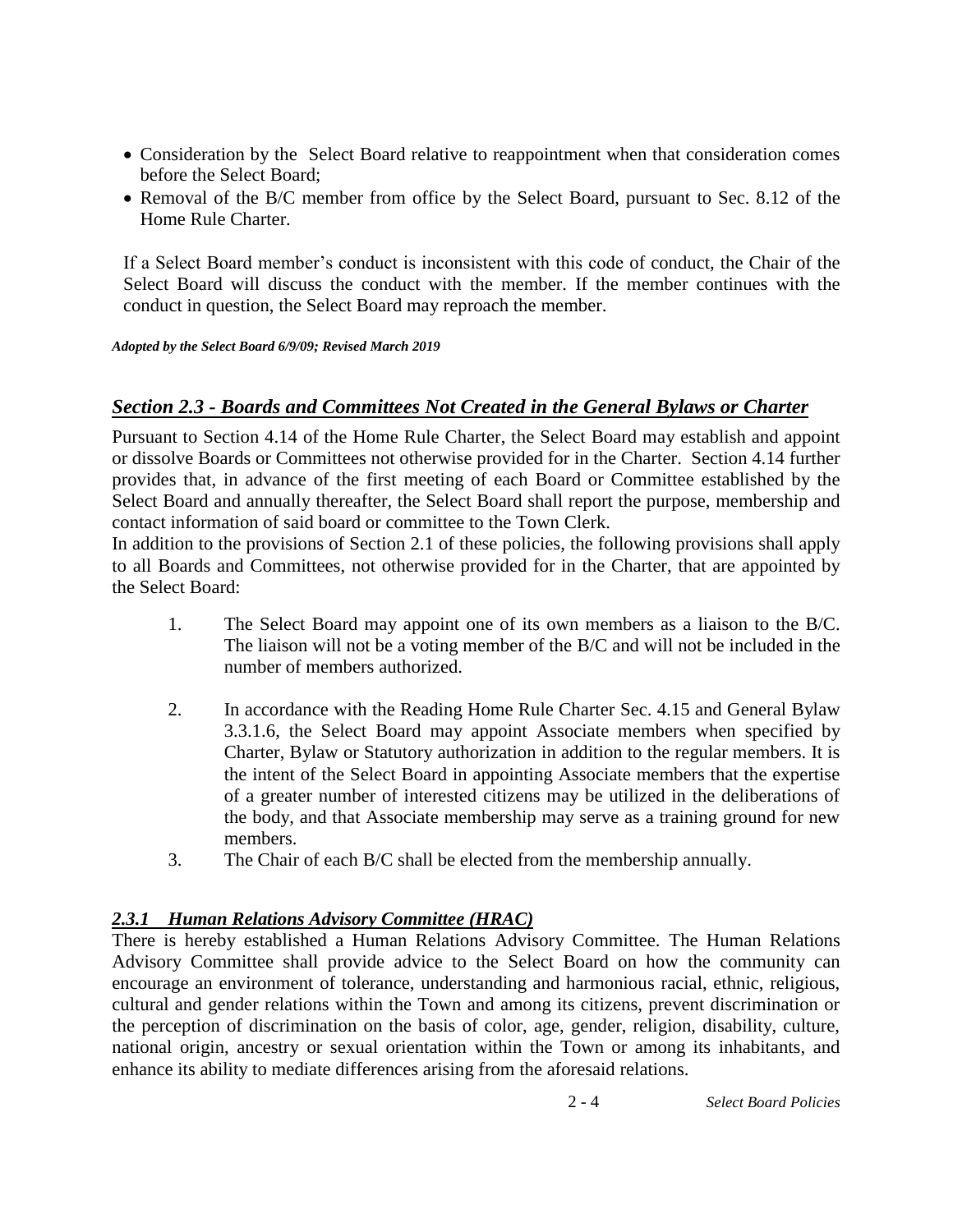In addition to its advisory capacity, the Human Relations Advisory Committee shall:

- Engage in out-reach to such groups which may have suffered from or been the object of such discrimination, or may perceive themselves to have been the object of the same;
- Provide a safe place where individuals or groups may air their concerns or complaints as to the existence of such discrimination, or where concerns as to the potential existence of such discrimination within the Town or community at large or the perception thereof may be discussed;
- Identify perceived problems of such discrimination or human relations conflicts within the Town, and be a resource or referral agency to assist the parties or mediate among the parties so as, to the extent possible, permit the resolution of the same at the local level;
- Promote and encourage understanding, tolerance and diversity and the recognition of human and civil rights in the Town and community, and sponsor educational programs and the celebrations of events for that purpose.

The Human Relations Advisory Committee shall consist of seven (7) members appointed by the Select Board, unless another means of appointment is indicated.Members shall reside in the Town or have their place of business in the Town. Membership on the Human Relations Advisory Committee shall include the following:

- One member shall be a member of the Select Board or its designee,
- One member shall be the Chief of Police or a designee thereof,
- One member shall be designated by the School Committee,
- The remaining four members shall be appointed by the Select Board and, to the extent possible, shall be a diverse group which may include representatives from the following fields:
	- $\blacklozenge$  A business owner other than the real estate business or a business association:
	- A representative of a real estate business or association;
	- A representative of the Reading Clergy Association.

The Committee may invite to serve as non-voting members such voluntary consultants in the field of human relations or human rights as it may choose from time to time. The Town Manager may assign a staff liaison representative to the Human Relations Advisory Committee and arrange for staff support.

The Committee shall report at least annually to the Select Board on policy issues.

### *Adopted 2-13-01, Revised 7-22-0, Revised 12/14/04, Revised4/10/12*

## *2.3.2 Reading Climate Advisory Committee (CAC)*

The Reading Climate Advisory Committee is an official town advisory committee of concerned citizen volunteers seeking to achieve environmental, economic and societal sustainability by raising public awareness and influencing the community, including its government, to reduce energy use and foster environmental stewardship in a cost effective manner.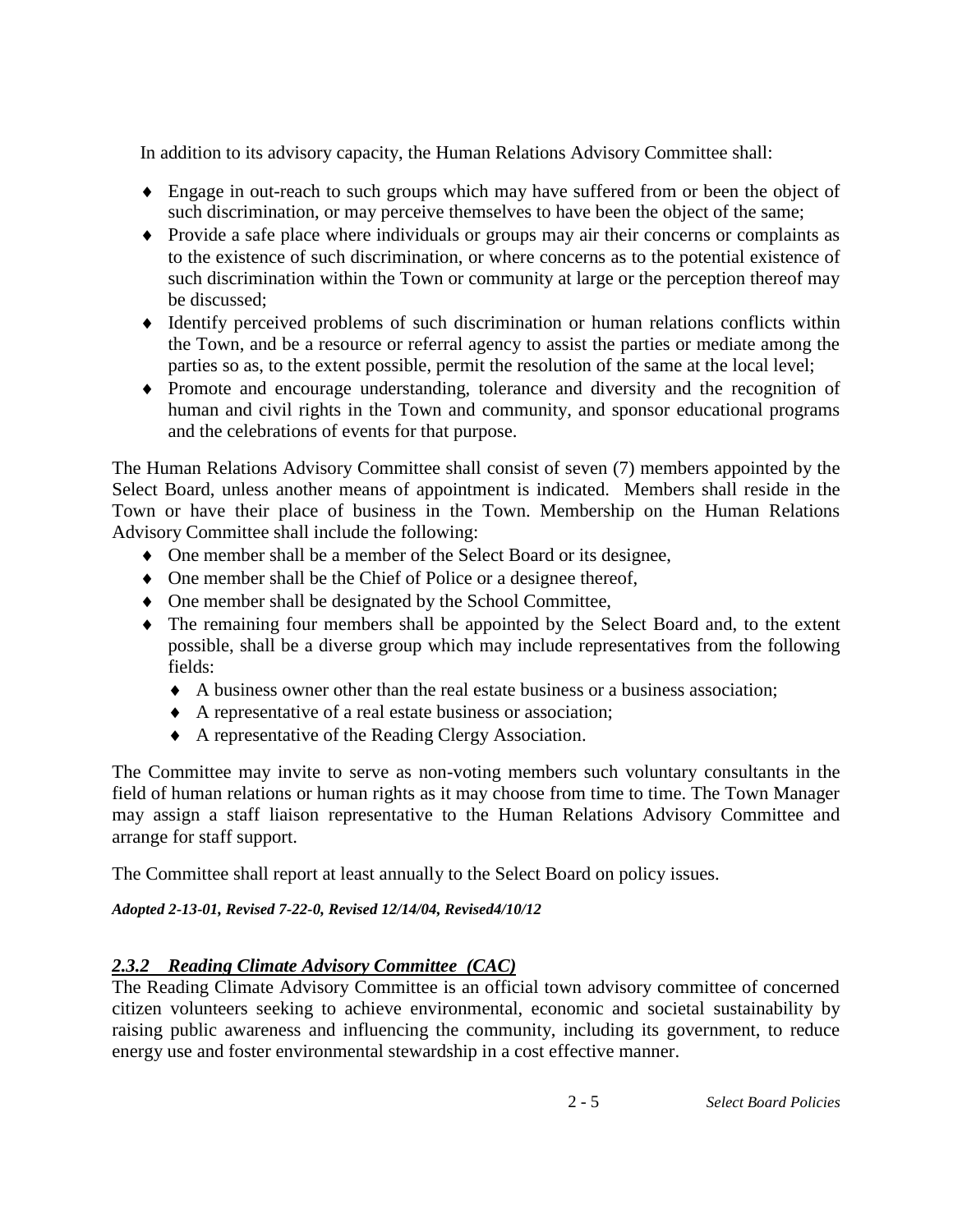Specific Goals include:

- Minimize Reading's contribution to climate change by reducing our greenhouse gas emissions.
- Reduce Reading's dependence on fossil fuel by promoting energy conservation, energy efficiency, renewable energy purchase and generation and alternative modes of transportation.
- Ensure the longevity of our local and global ecosystem by fostering responsible stewardship.
- Enhance public health by improving air quality and protecting the earth's natural resources.

*Adopted 11-22-05, Revised 4/10/12, Revised June 23, 2015*

### *2.3.3 Reading Trails Committee (RTC)*

Based on the recommendation of the former Northern Area Greenway Committee, there is hereby established a five (5) member Reading Trail Committee (RTC) which will assume the responsibilities of planning, developing, and maintaining present and future trails in the Town of Reading. The goal is for the Town to create and maintain a connected, well-coordinated system of trails to serve the residents of the community. The RTC will undertake the following responsibilities.

- Make recommendations to the Conservation Commission, Town Forest Committee, and Recreation Committee regarding development, operation, use, and maintenance of trails crossing lands under the jurisdiction of these bodies. The RTC shall have no rule-making authority itself.
- Act as a liaison between the Town of Reading and the Reading Open Land Trust, Friends of Reading Recreation, Walkable Reading, Scout groups, and other youth and community groups with respect to development, operation, use, and maintenance of trails.
- Coordinate and manage an Adopt-a-Trail program, if appropriate, for the maintenance of trails or portions there-of.
- Set trail construction, maintenance, use, accessibility, and signage standards.
- Oversee production of trail maps and guides.
- Provide advice and recommendations on the development of the Ipswich River Greenway and other trail initiatives arising from Town reports and studies.
- Approve volunteer trail projects before the volunteers seek approval for projects from the Conservation Commission, Town Forest Committee, or other Town or other cooperating organizations.
- Organize training, hikes, trail maintenance days, and trail construction projects.
- Foster working relationships with DPW, Police, Fire, Schools, or other agencies to carry out the mission of the RTC.
- Encourage cooperation and address problems and conflicts in trail areas.
- Identify grant opportunities to support trail initiatives.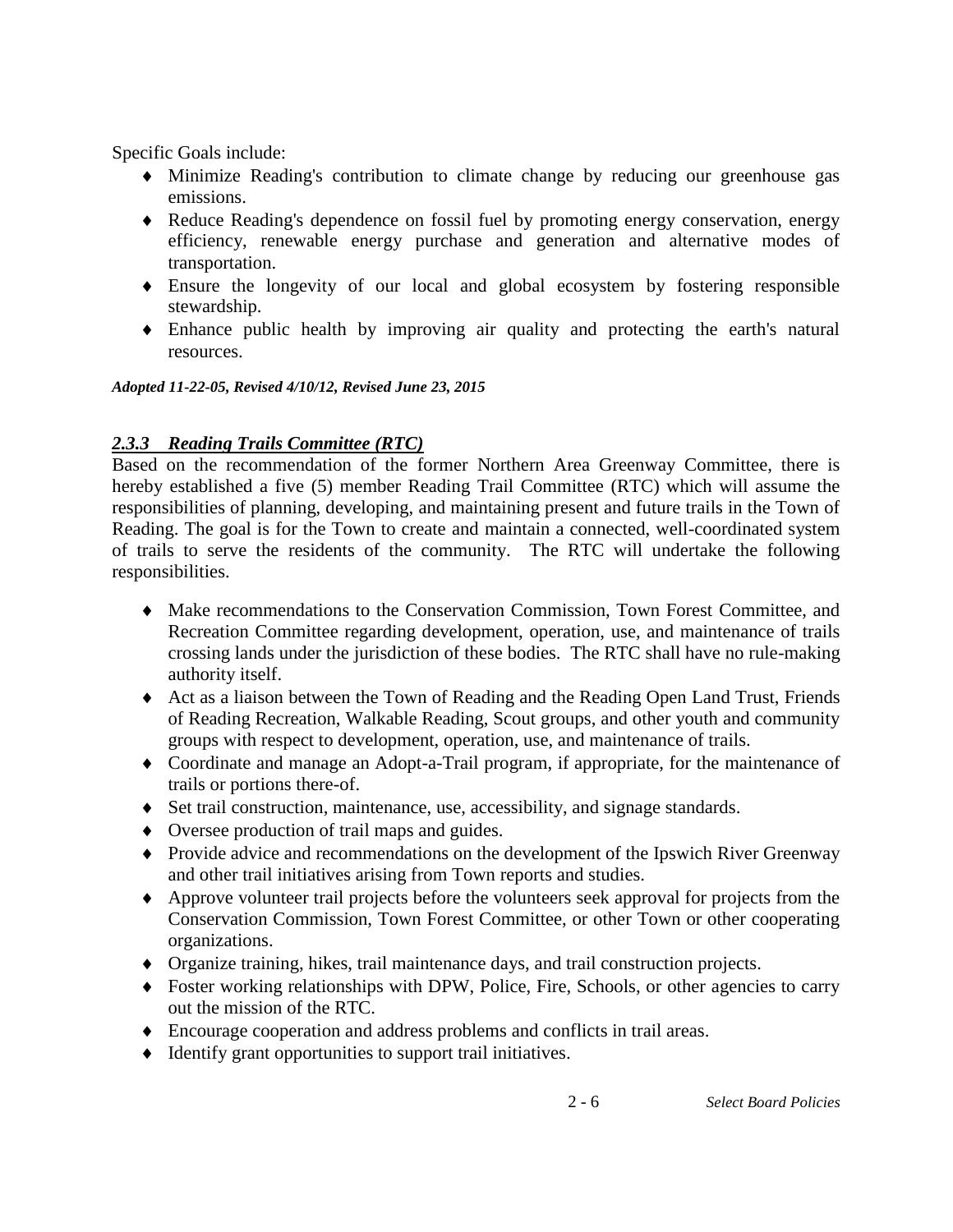Make recommendations to the Select Board, the Town Manager, and other bodies of the Town on measures necessary and appropriate to implement the trails program.

The Committee shall be made up of five (5) members appointed by the Select Board for threeyear terms, so arranged that as near an equal number of terms as possible shall expire each year. Associate members may also be appointed. In selecting the Committee membership, the Select Board shall give consideration to the recommendations of the following Committees:

- $\triangleright$  Conservation Commission;
- **Formally** Town Forest Committee;
- Recreation Committee:

The Select Board shall consider for appointment:

 $\triangleright$  one or more residents of the community who has expertise in conservation, environmental affairs, trails operation and maintenance, or other areas of expertise which, in the opinion of the Board would be helpful in meeting the Committee's mission.

Subcommittees may be created by a vote of the Committee. Members of Subcommittee members do not necessarily have to be members of the Committee.

*Adopted 3-25-08, Revised 4/10/12, Revised June 23, 2015*

#### *2.3.4 – Town Forest Committee*

Pursuant to Article 4.11 of the Home Rule Charter, the Town Forest Committee shall have all the powers and duties given to Town Forest Committees by the Massachusetts General Laws, and such additional powers and duties as may be provided by the Charter, by Town Bylaw, by the Select Board or by Town Meeting vote.

Section 4.11 authorizes the Select Board to determine the number of members, appoint the members, and establish their term of appointment, not to exceed three (3) years. Pursuant to that authority, the Select Board hereby establishes a five-member Town Forest Committee with members appointed for three-year terms, so arranged that as near an equal number of terms as possible shall expire each year. In selecting the Committee membership, the Select Board shall give consideration to applicants with the following credentials:

- Knowledge of the community
- Familiarity with and interest in the Town Forest
- Experience with open space preservation and/or land use management
- Interest and knowledge in protection of wildlife habitats, forest ecosystems, wetlands, trails, outdoor recreation, and soil and water resources.

The Town Forest Committee shall serve as the stewards of the Town-owned Forest land. As stewards of the Town Forest, the Town Forest Committee shall undertake the following tasks with and in cooperation with appropriate Town staff: